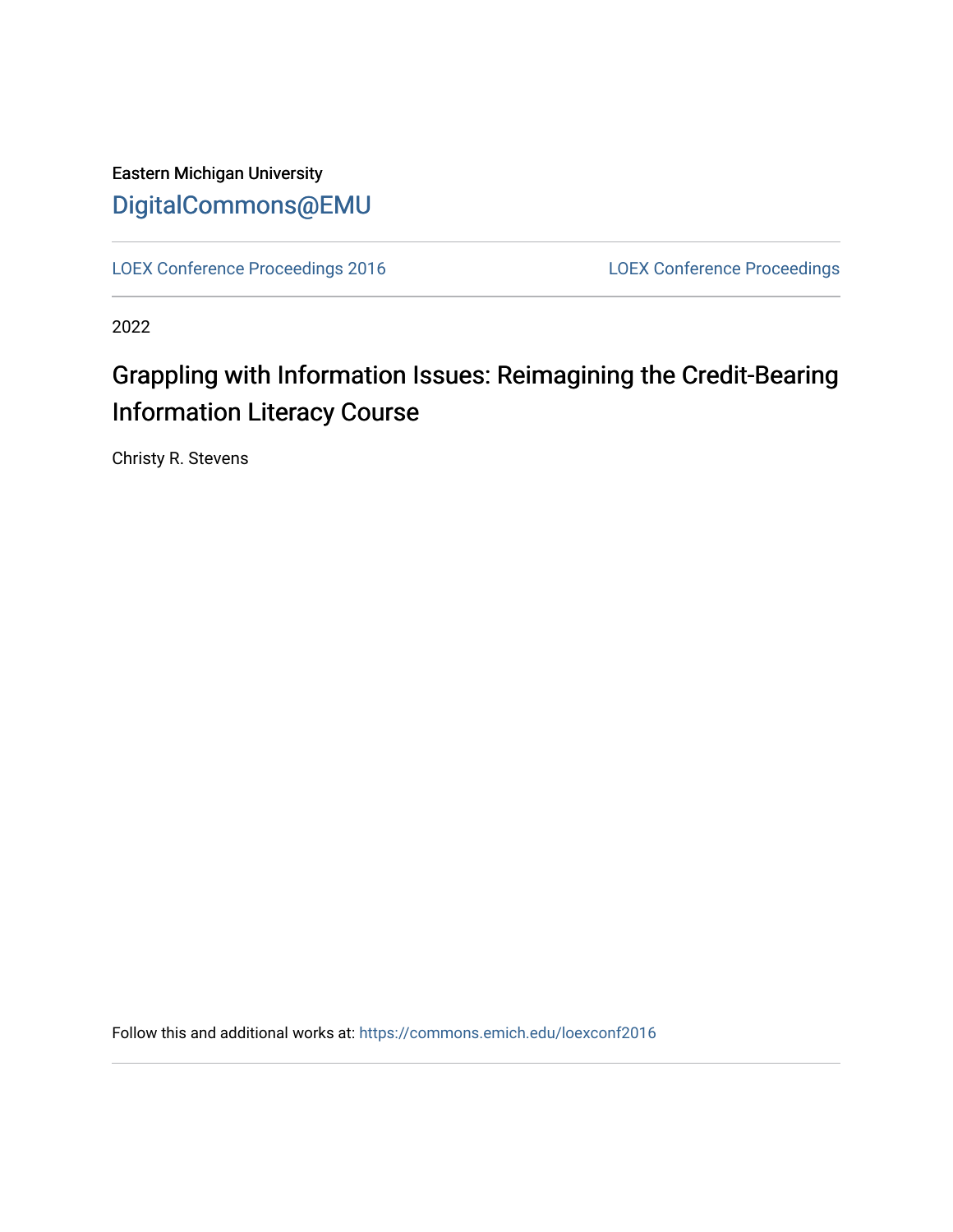# **GRAPPLING WITH INFORMATION ISSUES: REIMAGINING THE CREDIT-BEARING INFORMATION LITERACY COURSE**

# **CHRISTY R. STEVENS**

# **"INFORMATION LITERACY AS A LIBERAL ART" AND THE CREDIT-BEARING COURSE**

In their 1996 article, "Information Literacy as a Liberal Art," Shapiro and Hughes invited educators to carefully consider both the definition of information literacy and what an information literacy curriculum should look like. Is information literacy primarily a skill set that helps people to become "effective information consumers," or does the term also encompass the ability "to think critically about the entire information enterprise and information society" (para. 5)? Shapiro and Hughes argued for the latter, multi-dimensional understanding of information literacy, claiming that it should be conceived of as a liberal art that includes the ability not only to use technology and access information but also to critically reflect "on the nature of information itself, its technical infrastructure, and its social, cultural and even philosophical context and impact" (para. 13). Information literacy, they maintained, is "essential to the mental framework of the educated information-age citizen" (para. 13) and "to the future of democracy, if citizens are to be intelligent shapers of the information society rather than its pawns" (para. 14). They ended the article with a call for "educators and information-systems professionals, humanists, and computer and information scientists" (para. 17) to collaboratively "design a comprehensive, multi-dimensional and thoughtful information literacy curriculum" in an effort to ensure that the information society is "free and humane" (para. 29).

While Shapiro and Hughes' call is exciting for librarians who have long been information literacy advocates, it is also important to note that the article does not position librarians as important contributors to this new curricular framework. In fact, the article explicitly contrasted librarians' understanding of information literacy, which they described as understanding the formats and methods for accessing information, with their own broader view consisting of seven literacy dimensions. The only opportunity for librarian participation mentioned in the article is "bibliographic instruction," a form of instruction that the authors maintain their multi-dimensional conception of information literacy leaves "far behind." Few would argue that the one-shot is an ideal medium through which to teach students how to think critically about information, information and communication technologies, and our information society. However, many libraries' information literacy programs include credit-bearing courses, and these can be ideal spaces for students to think deeply and critically about the social, political, and economic issues and questions revolving around information. These kinds of courses do not by themselves constitute an answer to Shapiro and Hughes' call, since their article pointed to the need for much broader changes across the higher education curriculum, including rethinking "our entire educational curriculum in terms of information." Nevertheless, information literacy courses taught by librarians could well be one facet of "a comprehensive, multi-dimensional and thoughtful information literacy curriculum" in which students learn to think critically about information issues.

It has been twenty years since the publication of "Information Literacy as a Liberal Art," and many consider it to be a foundational text in the information literacy literature. Google Scholar indicates that it has been cited over 560 times, and the article frequently appears on the syllabi of information literacy classes in library schools. However, to what extent has it influenced the curriculum of information literacy credit-bearing courses? Do such courses typically ask students to critically analyze information related issues or are they predominantly skills-based classes focused primarily on what Shapiro and Hughes referred to as "resource literacy"?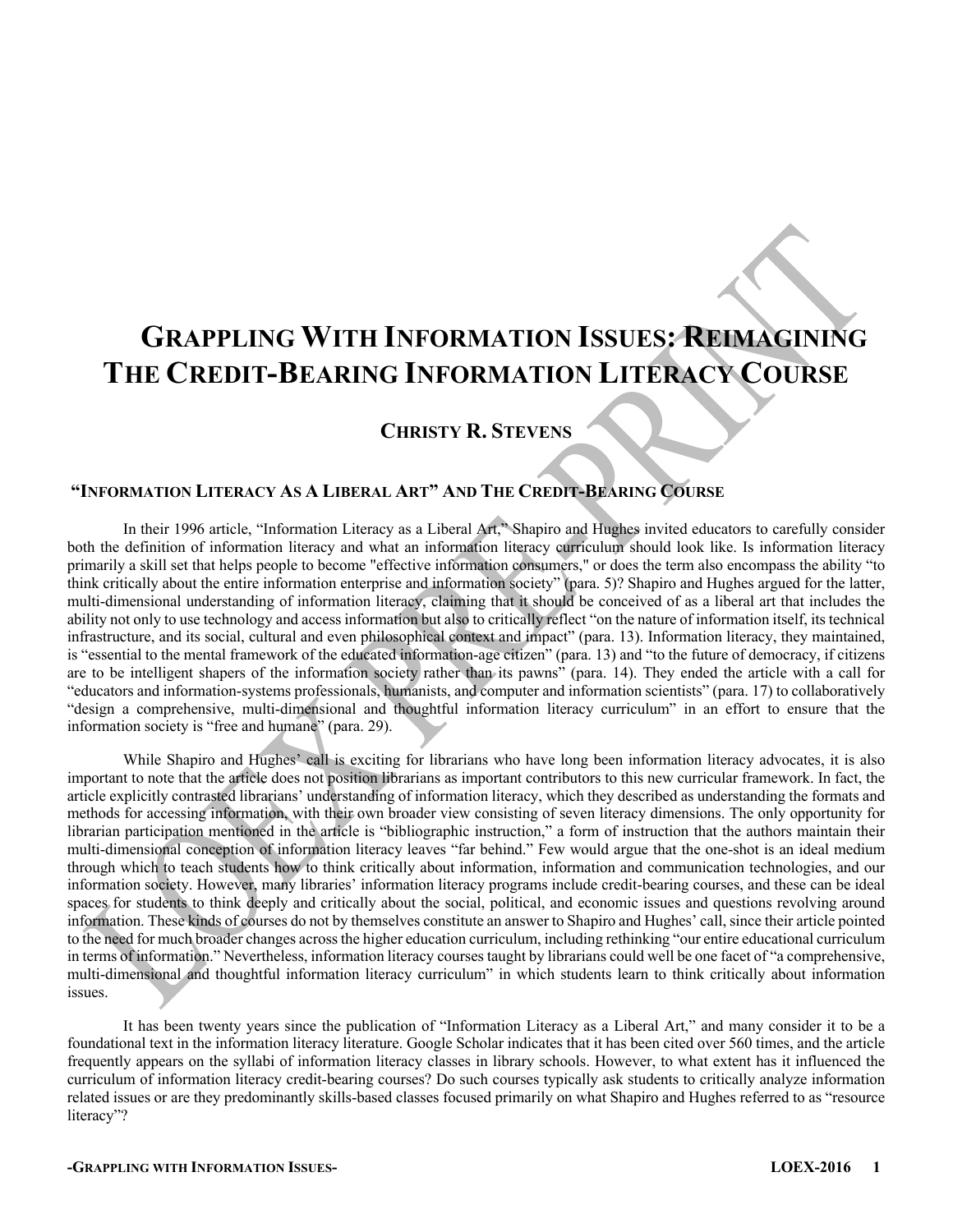# **WHAT'S HAPPENING IN INFORMATION LITERACY COURSES?**

Two studies of credit-bearing information literacy course syllabi shed some light on these questions. Hrycaj (2006) analyzed 100 online syllabi for credit-bearing library skills courses, looking specifically at course topics, assessment techniques, and teaching methods. The study mapped identified topics to the *Information Literacy Competency Standards for Higher Education* (Association of College and Research Libraries, 2000) in order to determine which standards were most heavily emphasized. Results indicated that accessing information (which maps to Standard Two) was the main focus of these courses (p. 533). Moreover, the vast majority of topics covered in the courses were skills (e.g., web searching, writing citations, developing a research strategy, etc.) rather than information themes that students could read, think, discuss, research, and write about. In his discussion of Standard Three (evaluation) related topics, the author explicitly discounted the value of analyzing information themesin information literacy courses, arguing that "analyzing arguments, synthesizing information, and drawing conclusions based on one's understanding of various sources of information…are best done in the context of discipline-based courses" (p. 530). He went on to claim that "it is difficult for students to exercise these skills without completely reading and digesting material presented in periodical articles, monographs, and Web sites, and this would be done more appropriately in the context of a discipline course than in a non–subject-related, general library skills course" (p. 530). Hrycaj also indicated that Standard Four related topics (using information) should not be a priority in information literacy courses and that omitting them was wise because teaching students how to communicate clearly in a research product is "probably best left to writing and discipline instructors, who are in a better position to assign full-blown writing and other information-presentation projects than instructors of library skills courses" (p. 531).

A similar 2012 study by Elrod, Wallace and Sirigos of 100 credit-bearing information literacy syllabi confirmed Hrycaj's findings that the most heavily emphasized standard in information literacy courses is Standard Two (accessing information) and the least emphasized is Standard Four (using information). In contrast with the 2006 study, the 2012 study noted how many credit hours were offered for each course, finding that the majority were one credit hour courses. The study questioned whether the one credit hour designation indicated that "library skills are not taken seriously by academia" (Elrod et al., 2012, p. 10). Another interpretation, however, might be that a one credit hour designation is appropriate for courses that do not include robust reading, thinking, researching, and writing assignments. That being said, while the Hrycaj article only provided a list of textbooks used in the courses, all of which focused on the research process, the Elrod et al. article also included a list of assigned articles. The list revealed that some courses were doing more than focusing solely on skills by asking students to read at least a few articles highlighting controversial information issues, such as censorship, net neutrality, and open access.

Both studies were limited by their focus on syllabi that were available on the web, and as a result, they undoubtedly missed syllabi that were not online or that were only available in password protected learning management systems. Nevertheless, these analyses suggest that credit-bearing information literacy courses focus primarily on what Shapiro and Hughes described as "resource literacy" rather than "critical literacy," which they define as critically evaluating "the intellectual, human and social strengths and weaknesses, potentials and limits, benefits and costs of information technologies" (para. 25) from a variety of perspectives or lenses, including historical, philosophical, sociopolitical, and cultural. A review of articles that focus on the development and/or assessment of specific information literacy courses also indicates that most information literacy courses focus on information literacy as a set of discrete skills, many primarily emphasize resource literacy, and few emphasize critical thinking about information issues (Burkhardt, 2007; Daugherty & Russo, 2011; Hahn, 2012; Manuel, 2001; Lindsay, 2004; Sharma, 2007).

Exceptions include an article by Beilin and Leonard (2013), in which they describe LIB 1201, a three credit hour "critical information literacy" course offered at New York City College of Technology. The course explores "contemporary issues in media and information from social, economic, political, and ethical viewpoints" (p. 4). Students are asked to reflect upon their own experiences as information consumers and producers, and they engage in a series of scaffolded research assignments in which they focus on a topic relevant to the information issues discussed in class. In contrast with the course syllabi that Hrycaj examined, which tended to deemphasize evaluating and using information to produce a research product (2006, p. 531), LIB 1201 students developed research "competencies through reading, blogging, research, and writing assignments" (Beilin & Leonard, 2013, p. 6). Another exception is Pemberton and Radom's discussion of a credit-bearing course at the University of North Carolina Wilmington in which the "final part of the semester is devoted to discussing information issues in the digital age, including scholarly communication, copyright and privacy" (2010, p. 51).

### **CAL POLY POMONA'S CREDIT-BEARING COURSE**

Cal Poly Pomona, located in Southern California, is one of 23 campuses in the California State University system. It has approximately 21,000 FTEs, 95% of whom are undergraduates. The Cal Poly Pomona University Library first offered its four-unit course, LIB 150, The Information Diet: Information Literacy Skills for Academic Success and Healthy Information Habits, during the 2015 winter quarter. It was designed to integrate the various literacies Shapiro and Hughes outlined, with a particular emphasis on critical literacy. The course outcomes also map to the Information Literacy Competency Standards for Higher Education (2000) and the Framework for Information Literacy for Higher Education (2015).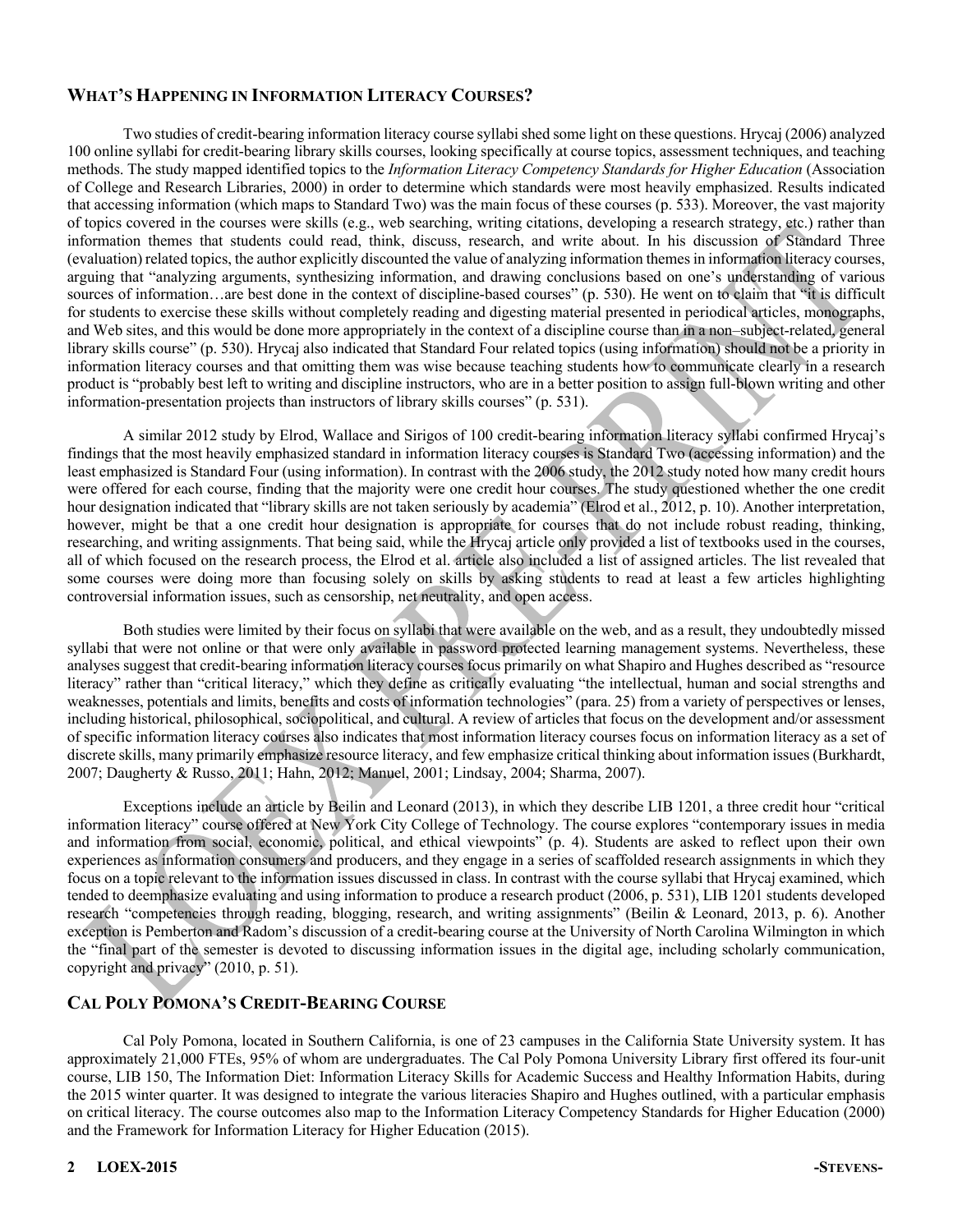#### **Table 1: Course Learning Outcomes**

Specifically, the course attempts to enhance students' research skills in and through the process of grappling with controversial information and technology questions that are immediately relevant to students' personal lives, and their ability to function as "intelligent shapers of the information society rather than [as] its pawns" (Shapiro & Hughes, 1996). Each week, students read articles and/or watch videos focusing on a specific information theme and then discuss the readings/videos in small groups, as a class, and on the online discussion board. They also engage in hands-on activities that ask them to practice specific information literacy skills. The information themes thus position assignments and activities designed to enhance students' information literacy skills within authentic learning contexts in which real research questions can be asked, meaningful lines of inquiry can be pursued, and ongoing scholarly conversations can be accessed and analyzed. A course without a theme for students to read, think, research, and write about, or that attempts to teach information literacy skills separately rather than as part of a process, not only runs the risk of being viewed as busy work but also is unlikely to produce deep learning that will transfer to research projects assigned in other courses.

#### **Table 2: Information Literacy Skills, Information Themes, and Assignments**

In contrast with Hrycaj, who argues that having students produce an information product is unnecessary and that writing and discipline instructors are better positioned to assign research-based writing assignments and presentations than library instructors, the development of LIB 150 was based on the assumption that the research and writing processes are often inextricably linked, that divorcing the two can lead to assignments that seem arbitrary and inauthentic, and that writing assignments and feedback on writing should not be limited to writing courses. Improvement in writing is a slow process that occurs through practice and feedback throughout students' academic careers. Instructors in all disciplines thus have a responsibility to help students improve their writing skills through the provision of writing assignments and feedback, and librarian instructors should not be held to a lesser standard.

LIB 150 contains many writing assignments that help students develop their critical literacy skills. The first major assignment is aligned with the first course reading, Clay Johnson's book *The Information Diet: A Case for Conscious Consumption*, from which we derived the name of the course (with permission). In an effort to get students to turn a critical eye on their own relationship with information, the assignment requires them to keep an information consumption log for a week and then afterward to analyze and reflect upon their information consumption habits. After the first assignment, students engage in a series of scaffolded assignments that frame research as an inquiry-based learning process. In addition to their brief weekly introductions to a variety of information related issues through course readings and videos, the course provides students with a deeper learning experience in which they conduct research on a specific information issue that is particularly interesting to them. The first two assignments in this process focus on topic selection and the development of a research question. Students start by selecting a general information related controversial issue (a list of sample topics is provided to help with this task), and then they conduct background research to start learning about the kinds of questions that are being asked and the positions that are being taken. They then develop a research question that is informed by the types of scholarly conversations revolving around their general topic. Their next assignment asks them to use a variety of search tools and strategies to find texts on their topic and to reflect upon which tools and strategies were most effective. The search tools and strategies assignment is followed by one that asks students to compare a scholarly and a popular article that focuses on their specific research question, identifying the distinguishing features and purposes of these different types of conversations. Evaluation is the focus of the next assignment, which asks students to analyze three high quality texts that focus on their specific research question, summarize the main argument or findings, and explain why they think they are relevant and reputable sources that would be appropriate to use in a college level paper. Over the course of the quarter, students spend the time required to learn about their topics, and the final assignment gives them the opportunity to reflect upon that learning. In writing or through video, students present their research question and outline at least three different positions that are taken on the issue. Next, they reflect upon the research process and the evolution of their thinking on the topic, explaining what their current view on the topic is and leveraging high quality sources to support their perspective.

### **CONCLUSION**

In "Information Literacy as a Liberal Art," Shapiro and Hughes (1996) advocate for an information literacy curriculum that goes beyond resource literacy to include critical literacy, configured as the ability to analyze our information landscape through a variety of lenses. A review of the literature suggests that while Shapiro and Hughes are frequently cited, their broader view of information literacy has not informed the development of many information literacy courses. In contrast, Cal Poly Pomona's LIB 150 emphasizes critical literacy by asking students to grapple with questions revolving around the information and communication technologies that are shaping our cultural, economic, social, and political landscape. As part of a comprehensive information literacy curriculum, courses like LIB 150 work well for first-year students, introducing them to the information literacy skills and information issues that they will continue to explore more deeply in their majors. At universities that lack the kind of comprehensive and integrated information literacy curriculum called for by Shapiro and Hughes, a course like LIB 150 may be one of only a few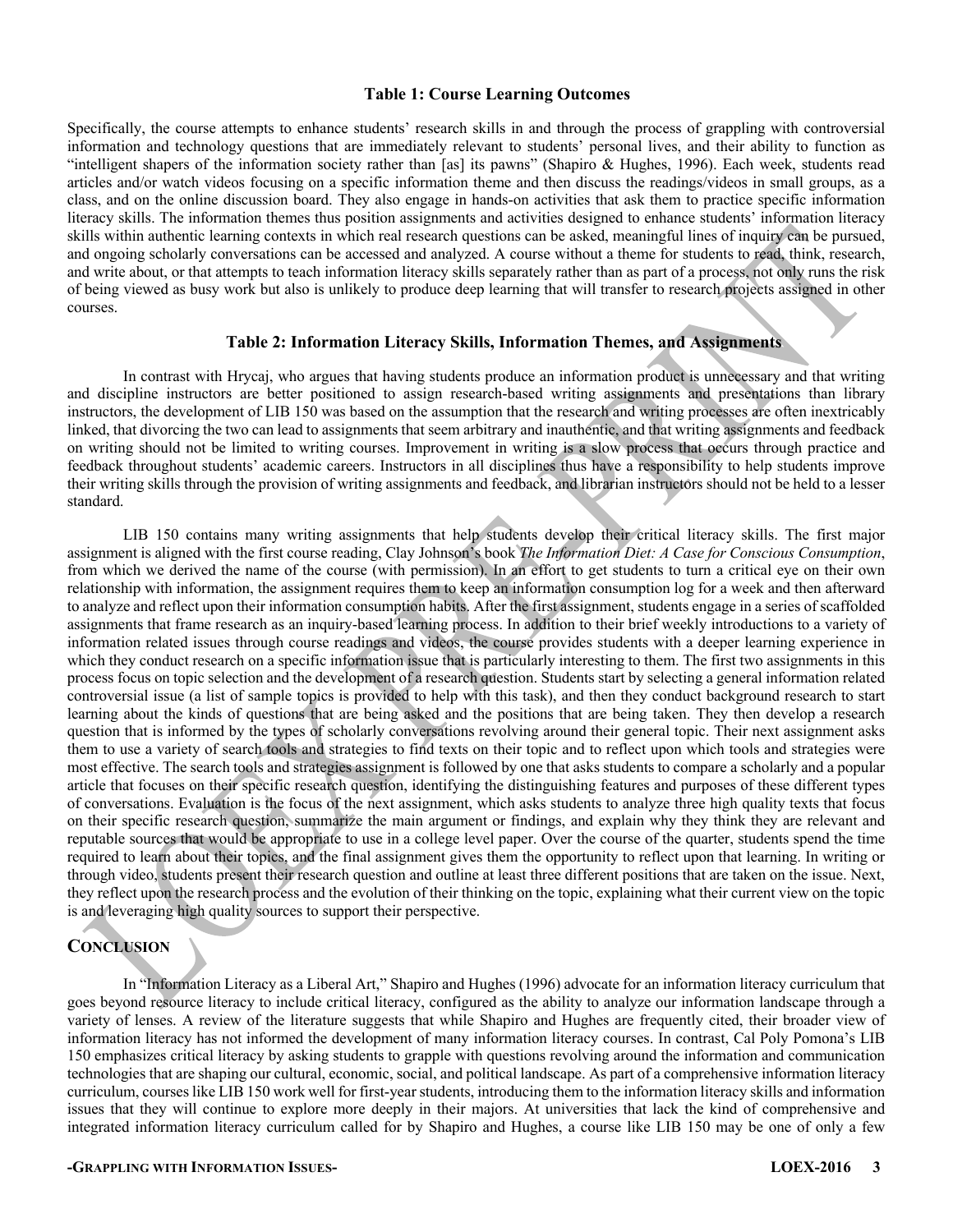opportunities for students to practice information literacy skills while also learning to think critically about the information issues that affect their everyday lives.

**4 LOEX-2015 -STEVENS-**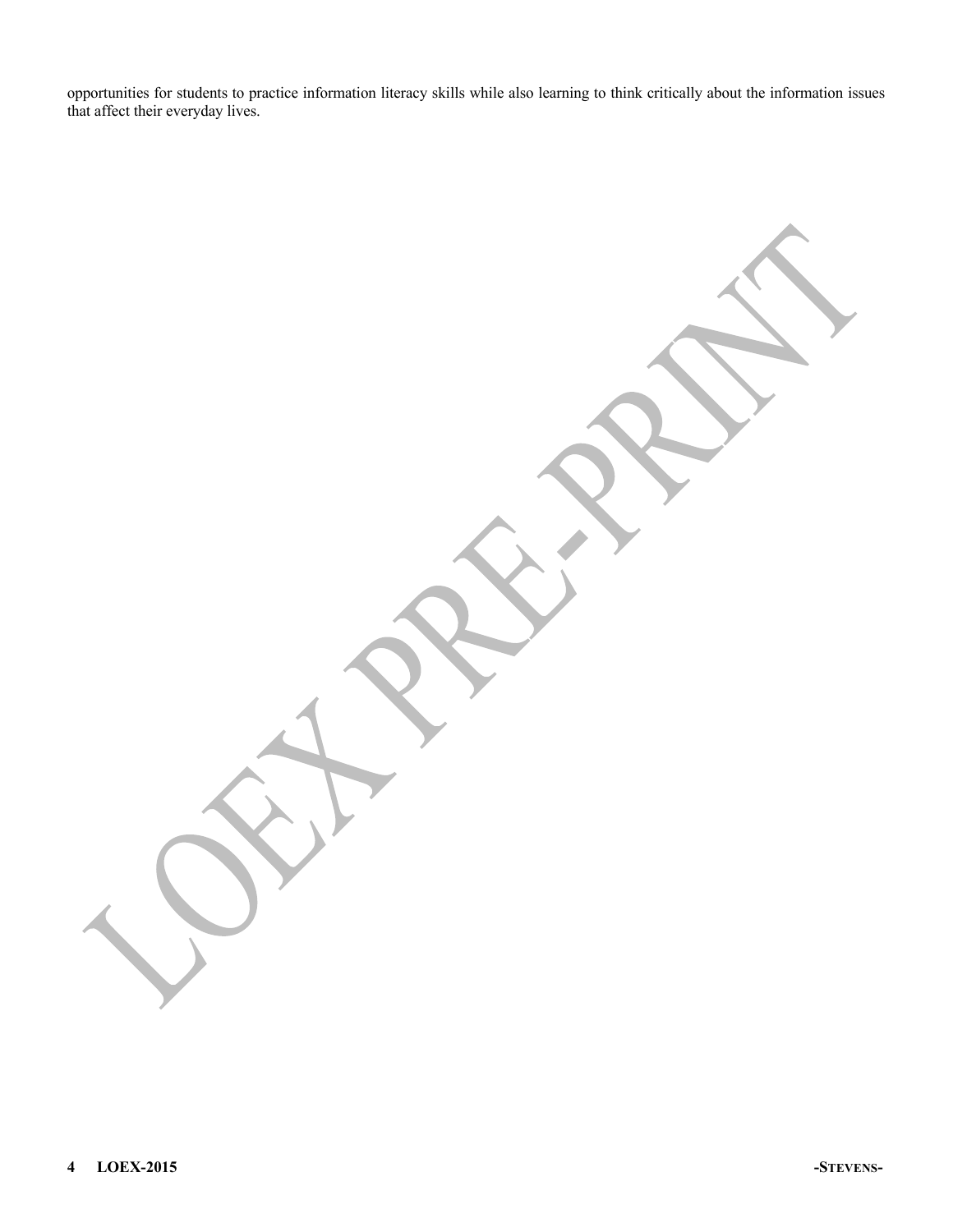#### **REFERENCES**

- Association of College and Research Libraries. (2015). *Framework for information literacy for higher education*. Retrieved from http://www.ala.org/acrl/standards/ilframework
- Association of College and Research Libraries. (2000). *Information literacy competency standards for higher education.* Retrieved January 28, 2016, from http://www.ala.org/acrl/standards/informationliteracycompetency
- Beilin, I., & Leonard, A. E. (2013). Teaching the skills to question: A credit-course approach to critical information literacy. *Urban Library Journal*, *19*(1). Retrieved from http://ojs.gc.cuny.edu/index.php/urbanlibrary/article/view/1397
- Burkhardt, J. M. (2007). Assessing library skills: A first step to information literacy. *Portal: Libraries & the Academy*, *7*(1), 25– 49.
- Daugherty, A. L., & Russo, M. F. (2011). An assessment of the lasting effects of a stand-alone information literacy course: The students' perspective. *The Journal of Academic Librarianship*, *37*(4), 319–326. http://doi.org/10.1016/j.acalib.2011.04.006
- Elrod, R. E., Wallace, E. D., & Sirigos, C. B. (2012). Teaching information literacy: A review of 100 syllabi. *Southeastern Librarian*, *60*(3), 8–15.
- Hahn, E. (2012). Video lectures help enhance online information literacy course. *Reference Services Review*, *40*(1), 49–60. http://doi.org/10.1108/00907321211203621
- Hrycaj, P. L. (2006). An analysis of online syllabi for credit-bearing library skills courses. *College & Research Libraries*, *67*(6), 525–535. http://doi.org/10.5860/crl.67.6.525
- Lindsay, E. B. (2004). Distance teaching: Comparing two online information literacy courses. *The Journal of Academic Librarianship*, *30*(6), 482–487. http://doi.org/10.1016/j.acalib.2004.07.007
- Manuel, K. (2001). Teaching an online information literacy course. *Reference Services Review*, *29*(3), 219–229. http://doi.org/10.1108/EUM0000000005662
- Pemberton, A., & Radom, R. (2010). Constructing a three credit hour information literacy course: A blueprint for success. *LOEX Conference Proceedings 2008*. Retrieved from http://commons.emich.edu/loexconf2008/22
- Shapiro, J. J., & Hughes, S. K. (1996). Information literacy as a liberal art: Enlightenment proposals for a new curriculum. *Educom Review*, *31*(2). Retrieved from https://net.educause.edu/apps/er/review/reviewarticles/31231.html
- Sharma, S. (2007). From chaos to clarity: Using the research portfolio to teach and assess information literacy skills. *The Journal of Academic Librarianship*, *33*(1), 127–135. http://doi.org/10.1016/j.acalib.2006.08.014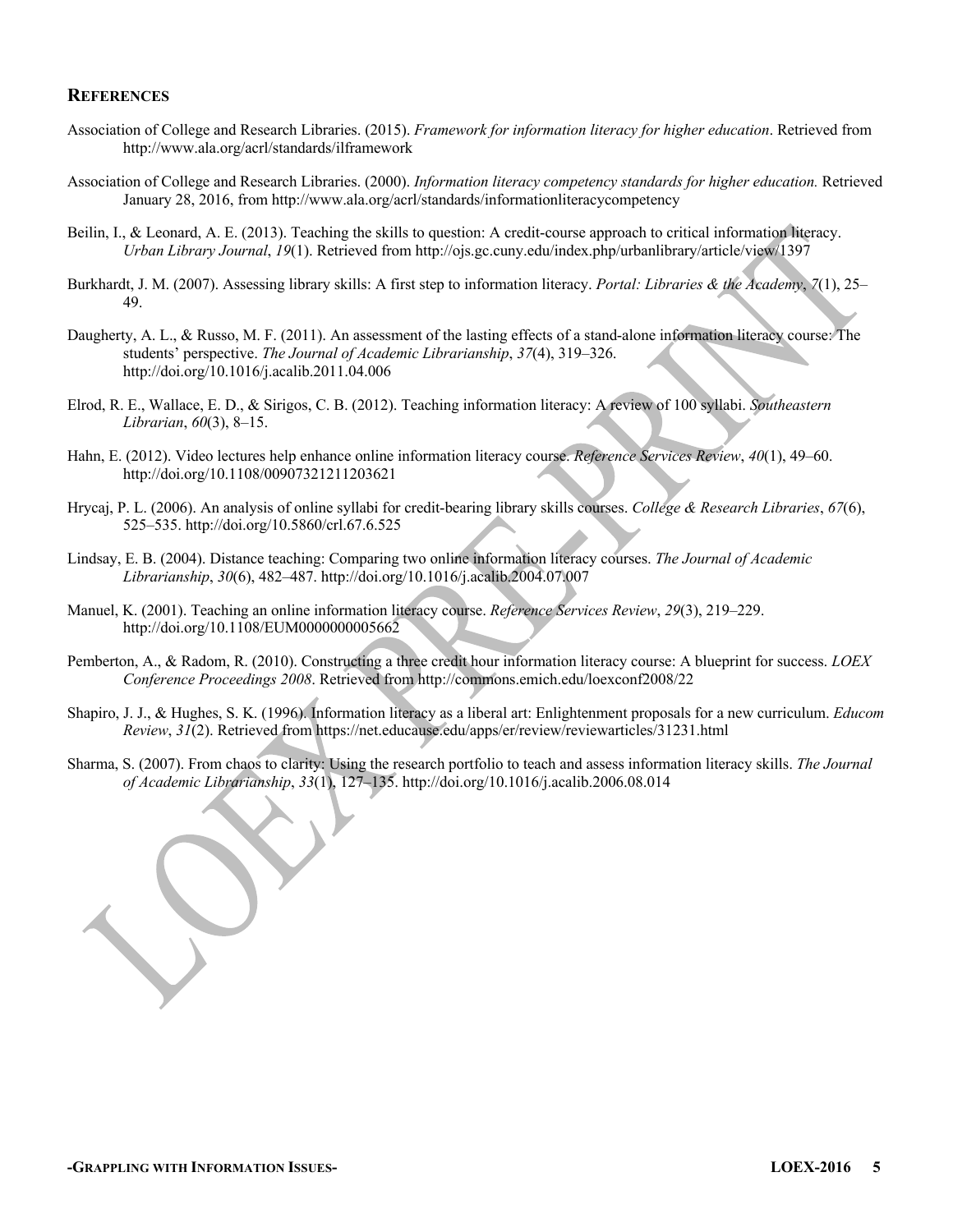# **Table 1: Course Learning Outcomes Mapped to Shapiro & Hughes' Literacies, the Information Literacy Competency Standards for Higher Education, and the Framework for Information Literacy for Higher Education**

| <b>LIB 150 Learning Outcome</b>                                                                                                                                                                        | <b>Shapiro &amp; Hughes'</b><br><b>Literacies</b>                                                                 | <b>Standards</b>                                      | <b>Framework</b>                                                                                                                                                                  |
|--------------------------------------------------------------------------------------------------------------------------------------------------------------------------------------------------------|-------------------------------------------------------------------------------------------------------------------|-------------------------------------------------------|-----------------------------------------------------------------------------------------------------------------------------------------------------------------------------------|
| Discuss research as a nonlinear.<br>iterative, and integrative process of<br>finding and using information to<br>answer questions, solve problems, and<br>develop and support arguments.               | • Resource literacy<br>• Research literacy<br>• Publishing literacy                                               | • Standard Two: Access<br>• Standard Four: Use        | • Research as Inquiry<br>• Searching as Strategic<br><b>Exploration</b>                                                                                                           |
| Articulate strategies for becoming<br>critical consumers and producers of<br>information.                                                                                                              | • Critical literacy<br>• Publishing literacy<br>• Emerging technology<br>literacy<br>• Social-structural literacy | • Standard Three:<br>Evaluate<br>• Standard Four: Use | • Information Has Value<br>• Information Creation as a<br><b>Process</b><br>• Searching as Strategic<br><b>Exploration</b><br>• Authority Is Constructed and<br><b>Contextual</b> |
| Analyze social issues revolving around<br>the production, dissemination,<br>consumption, and (mis)uses of<br>information, such as privacy,<br>censorship, citizen reporting, digital<br>activism, etc. | • Critical literacy<br>• Emerging technology<br>literacy                                                          | <b>Standard Five: Ethical &amp;</b><br>Legal Issues   | • Scholarship as Conversation<br>• Information Has Value                                                                                                                          |
| Distinguish among information<br>formats and types (e.g., scholarly vs.<br>popular) and the processes underlying<br>their creation.                                                                    | • Resource literacy<br>• Social-structural literacy                                                               | <b>Standard One:</b><br><b>Information Need</b>       | • Scholarship as Conversation<br>• Authority Is Constructed and<br>Contextual                                                                                                     |
| Use advanced search strategies in<br>order to effectively find needed<br>information on the free web, in<br>licensed library databases, and in print.                                                  | • Tool literacy<br>• Resource literacy<br>• Research literacy                                                     | <b>Standard Two: Access</b>                           | <b>Searching as Strategic Exploration</b>                                                                                                                                         |
| Evaluate information in terms of its<br>currency, relevancy, authority,<br>accuracy, and purpose.                                                                                                      | Social-structural literacy                                                                                        | <b>Standard Three:</b><br>Evaluate                    | • Authority Is Constructed and<br>Contextual<br>• Information Creation as a<br><b>Process</b>                                                                                     |
| Articulate why, what, and how to<br>properly attribute sources.                                                                                                                                        | • Social-structural literacy<br>Publishing literacy<br>$\bullet$                                                  | <b>Standard Five: Ethical &amp;</b><br>Legal Issues   | • Information Has Value<br>• Scholarship as Conversation                                                                                                                          |
| Discuss legal and ethical issues<br>revolving around copyright and fair<br>use.                                                                                                                        | • Social-structural literacy<br>• Critical literacy                                                               | Standard Five: Ethical &<br>Legal Issues              | <b>Information Has Value</b>                                                                                                                                                      |

# **Table 2: Information Literacy Skills, Information Themes, and Assignments**

| Week           | <b>Information Literacy Skills</b>                                                                                                                                                                                           | <b>Information</b><br><b>Themes</b>                             | <b>Assignments &amp; Readings/Viewings</b>                                                                                                                                                                                                                 |
|----------------|------------------------------------------------------------------------------------------------------------------------------------------------------------------------------------------------------------------------------|-----------------------------------------------------------------|------------------------------------------------------------------------------------------------------------------------------------------------------------------------------------------------------------------------------------------------------------|
|                | Exploring social issues revolving<br>around information<br>Reflecting on information<br>consumption patterns                                                                                                                 | Conscious Information<br>Consumption                            | Read: The Information Diet, Introduction through<br>$\bullet$<br>Chapter 6<br>Discussion Board (DB) Post: Social Bubbles<br>$\bullet$                                                                                                                      |
| $\mathfrak{D}$ | Exploring how information is<br>formally and informally produced,<br>organized, and disseminated<br>Reflecting on information<br>$\bullet$<br>consumption patterns<br>Citing sources and avoiding<br>$\bullet$<br>plagiarism | Information<br>Cycle<br>Conscious<br>Information<br>Consumption | Read:<br>$\bullet$<br>The Information Diet, Chapters 7-9<br>$\circ$<br>The Information Diet, Chapters 10, 11, and "A<br>$\circ$<br>Special Note"<br>Watch: The Information Life Cycle<br>$\bullet$<br><b>Information Consumption Diary Assignment</b><br>٠ |
| 3              | Selecting a topic<br>٠<br>Exploring the ways information is<br>¢<br>formally and informally produced,<br>organized, and disseminated                                                                                         | Sharing with the<br>Crowd in the Cloud                          | Watch:<br>$\bullet$<br>The Power and the Danger of Online Crowds<br>How Cognitive Surplus Will Change the World<br>O<br>The Birth of Wikipedia<br>O                                                                                                        |